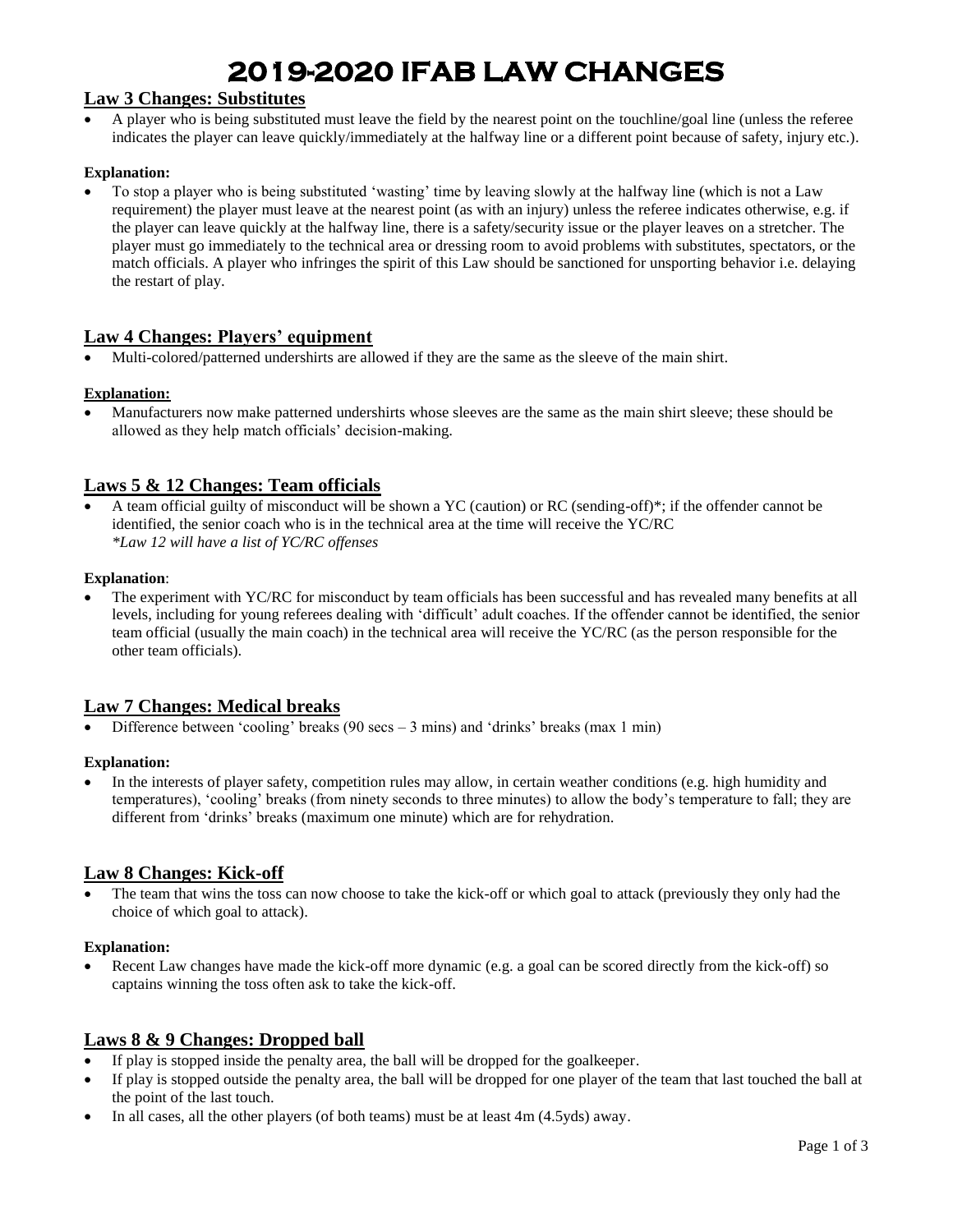# **2019-2020 IFAB LAW CHANGES**

• If the ball touches the referee (or another match official) and goes into the goal, team possession changes or a promising attack starts, a dropped ball is awarded

## **Explanation**:

- The current dropped ball procedure often leads to a 'manufactured' restart which is 'exploited' unfairly (e.g. kicking the ball out for a throw-in deep in the opponents' half) or an aggressive confrontation. Returning the ball to the team that last played it restores what was 'lost' when play was stopped, except in the penalty area where it is simpler to return the ball to the goalkeeper. To prevent that team gaining an unfair advantage, all players of both teams, except the player receiving the ball, must be at least 4m (4.5 yds) away.
- It can be very unfair if a team gains an advantage or scores a goal because the ball has hit a match official, especially the referee.

# **Law 12 Changes: Goal celebrations**

• A YC for an 'illegal' celebration (e.g. removing the shirt) remains even if the goal is disallowed.

## **Explanation:**

• Cautions for inappropriate goal celebrations apply even if the goal is disallowed as the impact (safety, image of the game etc.) is the same as if the goal was awarded.

# **Law 12 Changes: Handball**

- Deliberate handball remains an offense.
- The following 'handball' situations, even if accidental, will be a free kick:
	- the ball goes into the goal after touching an attacking player's hand/arm.
	- $\circ$  a player gains control/possession of the ball after it has touches their hand/arm and then scores, or creates a goalscoring opportunity.
	- o the ball touches a player's hand/arm which has made their body unnaturally bigger •the ball touches a player's hand/arm when it is above their shoulder (unless the player has deliberately played the ball which then touches their hand/arm).
- The following will not usually be a free kick, unless they are one of the above situations:
	- o the ball touches a player's hand/arm directly from their own head/body/foot or the head/body/foot of another player who is close/near.
	- $\circ$  the ball touches a player's hand/arm which is close to their body and has not made their body unnaturally bigger.
	- $\circ$  if a player is falling and the ball touches their hand/arm when it is between their body and the ground to support the body (but not extended to make the body bigger).
	- o If the goalkeeper attempts to 'clear' (release into play) a throw-in or deliberate kick from a team-mate but the 'clearance' fails, the goalkeeper can then handle the ball.

### **Explanation:**

- Greater clarity is needed for handball, especially on those occasions when 'non-deliberate' handball is an offense. The re-wording follows a number of principles:
	- o football does not accept a goal being scored by a hand/arm (even if accidental).
	- o football expects a player to be penalized for handball if they gain possession/control of the ball from their hand/arm and gain a major advantage e.g. score or create a goal-scoring opportunity.
	- $\circ$  it is natural for a player to put their arm between their body and the ground for support when falling.
	- o having the hand/arm above shoulder height is rarely a 'natural' position and a player is 'taking a risk' by having the hand/arm in that position, including when sliding.
	- o if the ball comes off the player's body, or off another player (of either team) who is close by, onto the hands/arms it is often impossible to avoid contact with the ball.
	- o When the GK clearly kicks or tries to kick the ball into play, this shows no intention to handle the ball so, if the 'clearance' attempt is unsuccessful, the goalkeeper can then handle the ball without committing an offense.